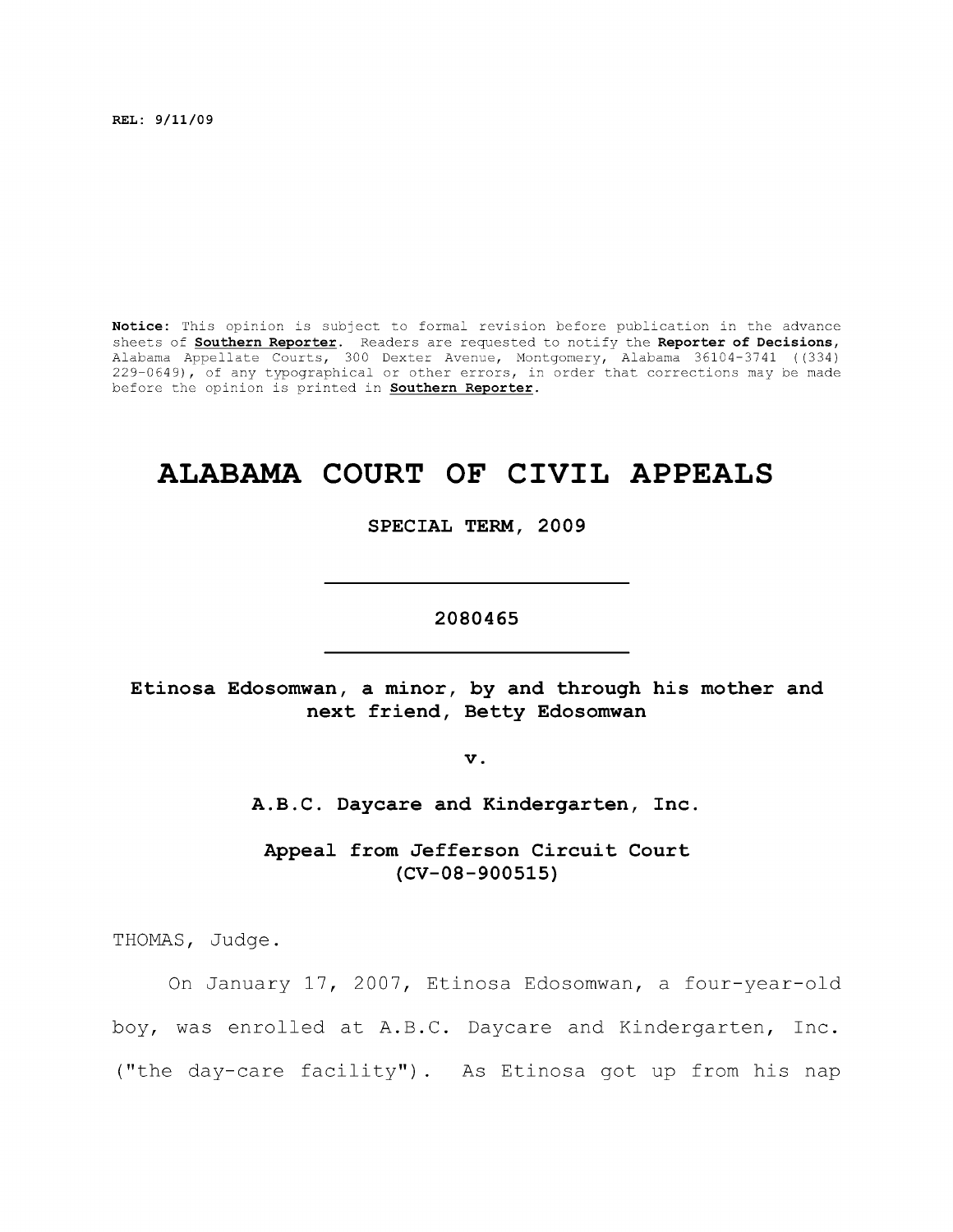cot, which was three inches above the floor, he tripped or became tangled in the sheet covering his nap cot. Etinosa fell, and he began crying. One of the teachers assigned to Etinosa's room, Essence Lewis, responded to Etinosa's cries by coming to his assistance. She asked if he could walk, and Etinosa told her that he could not. Lewis said that when she asked Etinosa what happened, Etinosa told her that he had fallen on his covers.

Lewis carried Etinosa to the office of the director of the day-care facility, where the director. Sheila Box, telephoned Etinosa's mother, Betty Edosomwan, to inform her that Etinosa had fallen, that he was crying, and that Betty should come to the day-care facility to see if Etinosa needed medical assistance. According to the day-care facility's answers to interrogatories, Betty indicated she would come immediately to the day-care facility. However, again according to the day-care facility's answers to interrogatories, Betty did not arrive at the day-care facility until one and one-half hours after the telephone call to her was placed.

 $\overline{2}$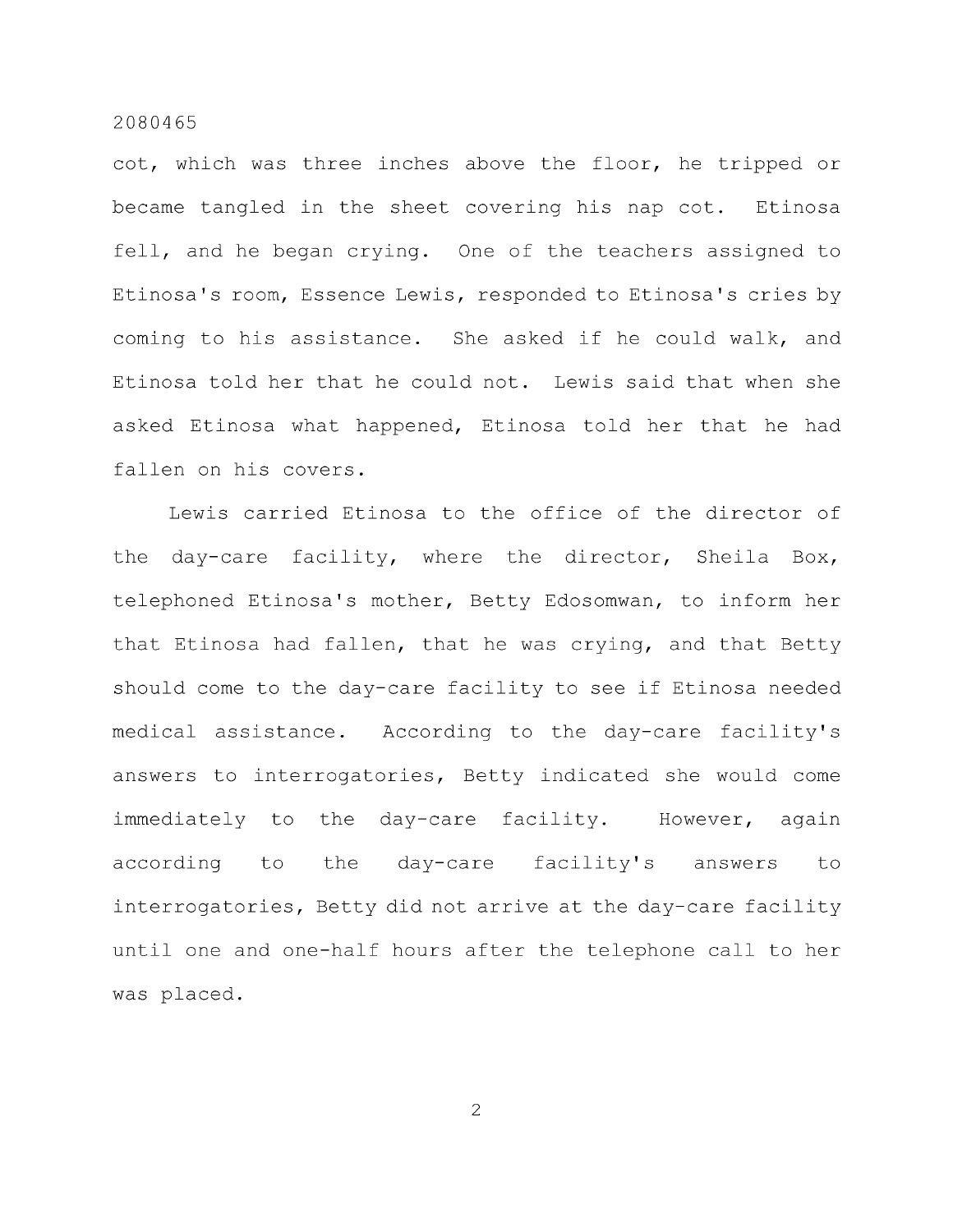Upon Betty's arrival, which she said occurred about 15 minutes after she received the telephone call from the daycare facility, she asked Etinosa what was wrong. She said that he pointed to his left leg and said that it hurt. She, like Lewis, inquired of Etinosa whether he could stand or walk, to which he responded "no." Betty carried Etinosa to her automobile and transported him to the emergency room at Children's Hospital. Betty testified that she had not been able to determine that Etinosa's leg was broken before the emergency-room physician examined him, despite the fact that she was a certified nursing assistant.

Betty testified that, while at the emergency room, she asked Etinosa how he fell and hurt his leg. She said that Etinosa told her that he was folding his blanket and fell down. Etinosa repeated that same story to Betty on another occasion.

On February 19, 2008, Betty, as Etinosa's mother and next friend, sued the day-care facility and three fictitiously named parties, alleging that the day-care facility and the fictitiously named parties had negligently or wantonly exercised their duty to care for Etinosa, resulting in his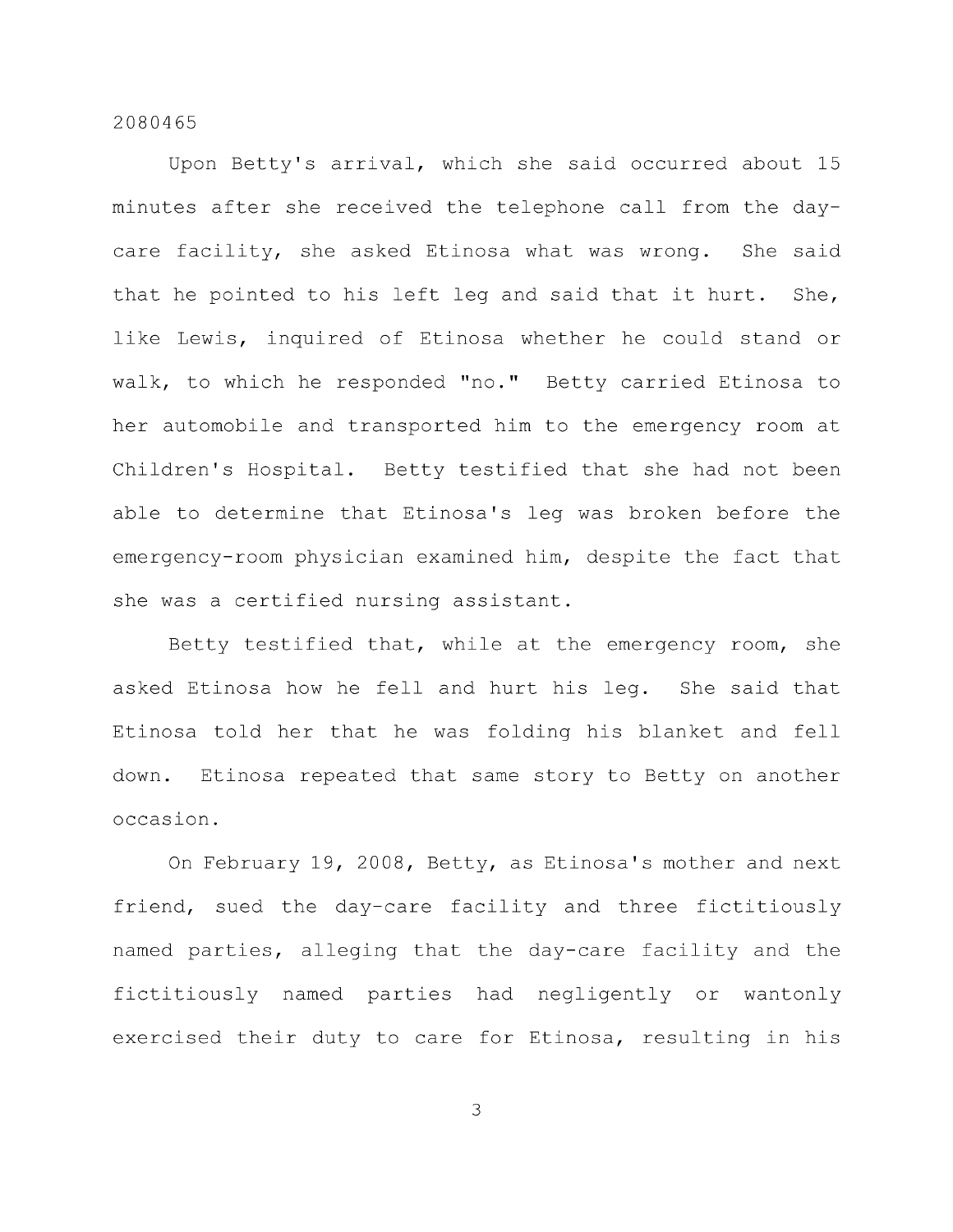injury; that the day-care facility and the fictitiously named parties had negligently hired, trained, and/or supervised the day-care facility's employee, who was designated as fictitiously named party B; and that the day-care facility and the fictitiously named parties had committed an assault and battery on Etinosa. The day-care facility answered the complaint, and the parties conducted discovery. On December 4, 2008, the day-care facility moved for a summary judgment on all claims in the complaint. The trial court entered a judgment in favor of the day-care facility on January 20, 2009. Betty timely appealed to the Alabama Supreme Court, which transferred the appeal to this court, pursuant to Ala. Code 1975,  $\frac{12-2-7(6)}{1}$ .

"When there are multiple defendants and the summons (or other document to be served) and the complaint have been served on one or more, but not all, of the defendants, the plaintiff may proceed to judgment as to the defendant or defendants on whom process has been served and, if the judgment as to the defendant or defendants who have been served is final in all other respects, it shall be a final judgment."

 $A$ lthough Betty included fictitiously named parties in the complaint, the record does not reflect that the complaint was ever amended to substitute any actual parties for the fictitiously named parties; thus, no parties other than the day-care facility were served with the complaint.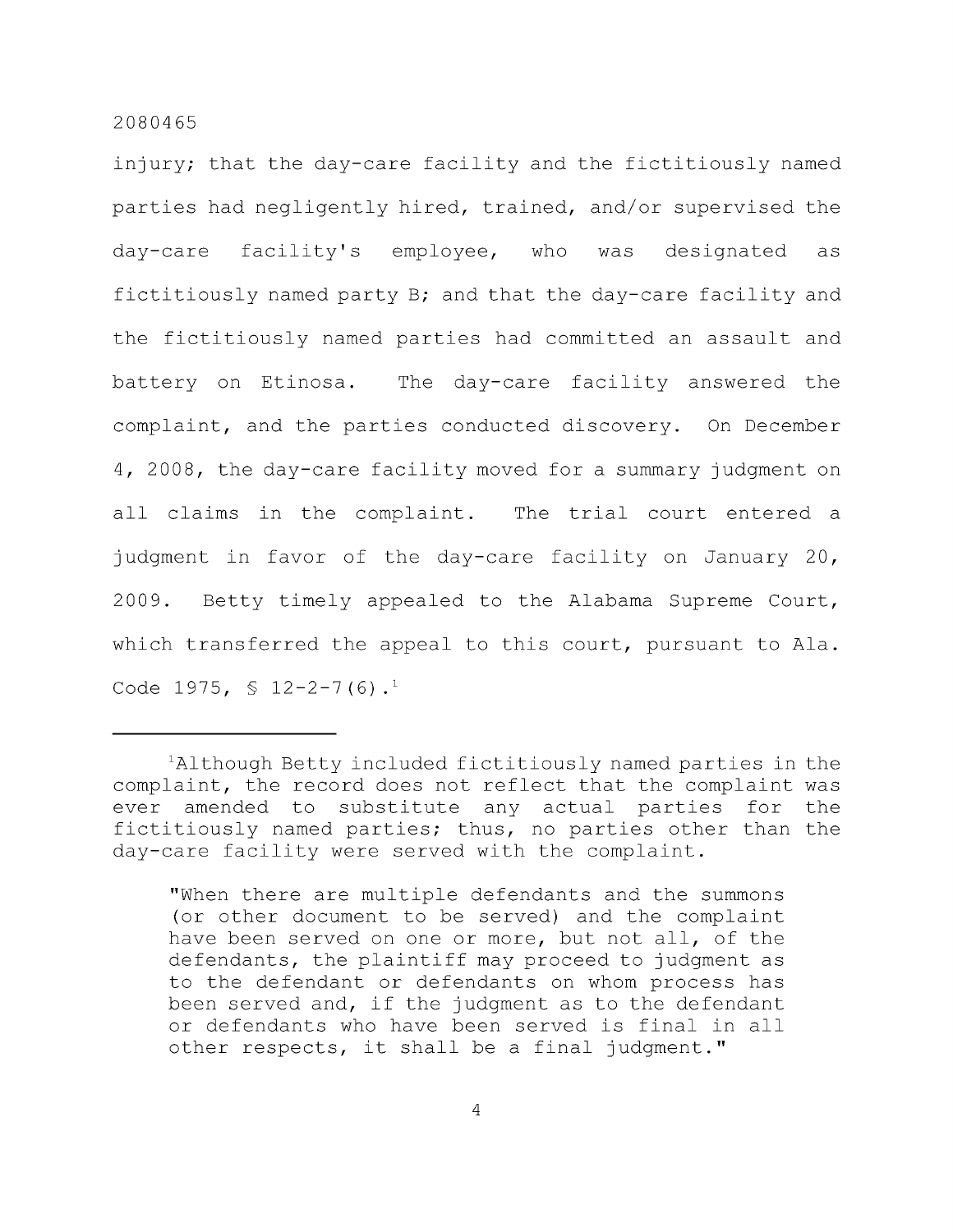We review a summary judgment de novo; we apply the same standard as was applied in the trial court. A motion for a summary judgment is to be granted when no genuine issue of material fact exists and the moving party is entitled to a judgment as a matter of law. Rule 56(c)(3), Ala. R. Civ. P. A party moving for a summary judgment must make a prima facie showing "that there is no genuine issue as to any material fact and that [it] is entitled to a judgment as a matter of law." Rule  $56(c)$  (3); see Lee v. City of Gadsden, 592 So. 2d 1036, 1038 (Ala. 1992) . If the movant meets this burden, "the burden then shifts to the nonmovant to rebut the movant's prima facie showing by 'substantial evidence.'" Lee, 592 So. 2d at 1038 (footnote omitted). "[S]ubstantial evidence is evidence of such weight and quality that fair-minded persons in the exercise of impartial judgment can reasonably infer the existence of the fact sought to be proved." West v. Founders Life Assurance Co. of Florida, 547 So. 2d 870, 871 (Ala. 1989); see Ala. Code 1975, § 12-21-12(d). Furthermore, when

Rule 4(f), Ala. R. Civ. P. Thus, the existence of the fictitiously named parties in the complaint does not prevent the judgment entered by the trial court from being final. See Griffin v. Prime Healthcare Corp., 3 So. 3d 892 n.l (Ala. Civ. App. 2008).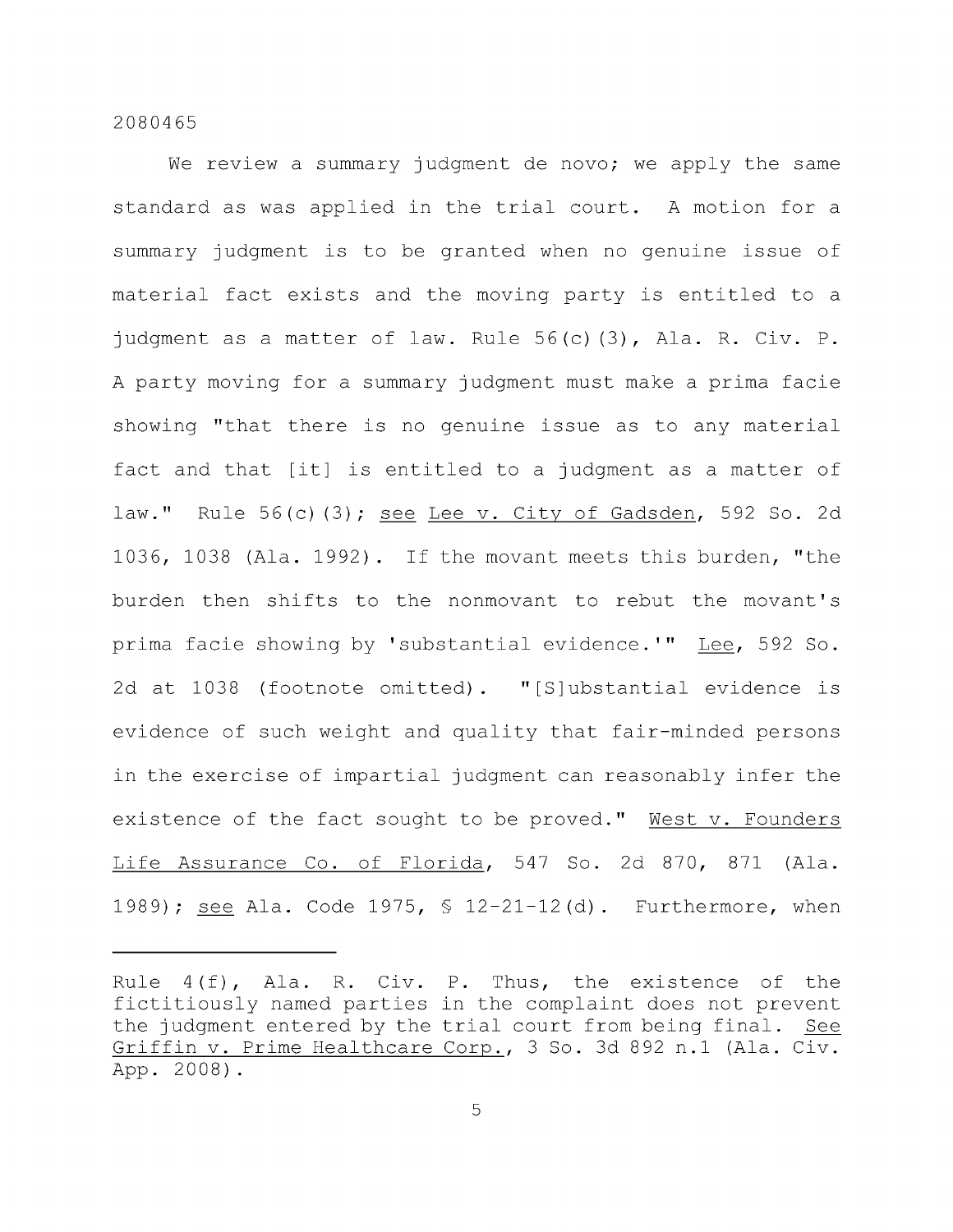reviewing a summary judgment, the appellate court must view all the evidence in a light most favorable to the nonmovant and must entertain all reasonable inferences from the evidence that a jury would be entitled to draw. See Nationwide Prop. & Cas. Ins. Co. v. DPF Architects, P.C, 792 So. 2d 369, 372 (Ala. 2000); and Fuqua v. Ingersoll-Rand Co., 591 So. 2d 486, 487 (Ala. 1991) .

On appeal, Betty argues only that the application of the doctrine of res ipsa loquitur precludes the entry of a summary judgment in favor of the day-care facility. Betty makes no arguments concerning the summary judgment in favor of the daycare facility on the claims asserting negligent hiring, training, or supervision or assault and battery; therefore, Betty has waived any arguments concerning the summary judgment on those claims, and we affirm the summary judgment insofar as it relates to those claims. Tucker v. Cullman-Jefferson Counties Gas Dist., 864 So. 2d 317, 319 (Ala. 2003) (stating that issues not raised and argued in brief are waived).

Res ipsa loquitur means "'the thing speaks for itself,' [and the doctrine] essentially allows a party to prove negligence by using circumstantial evidence." Carrio v.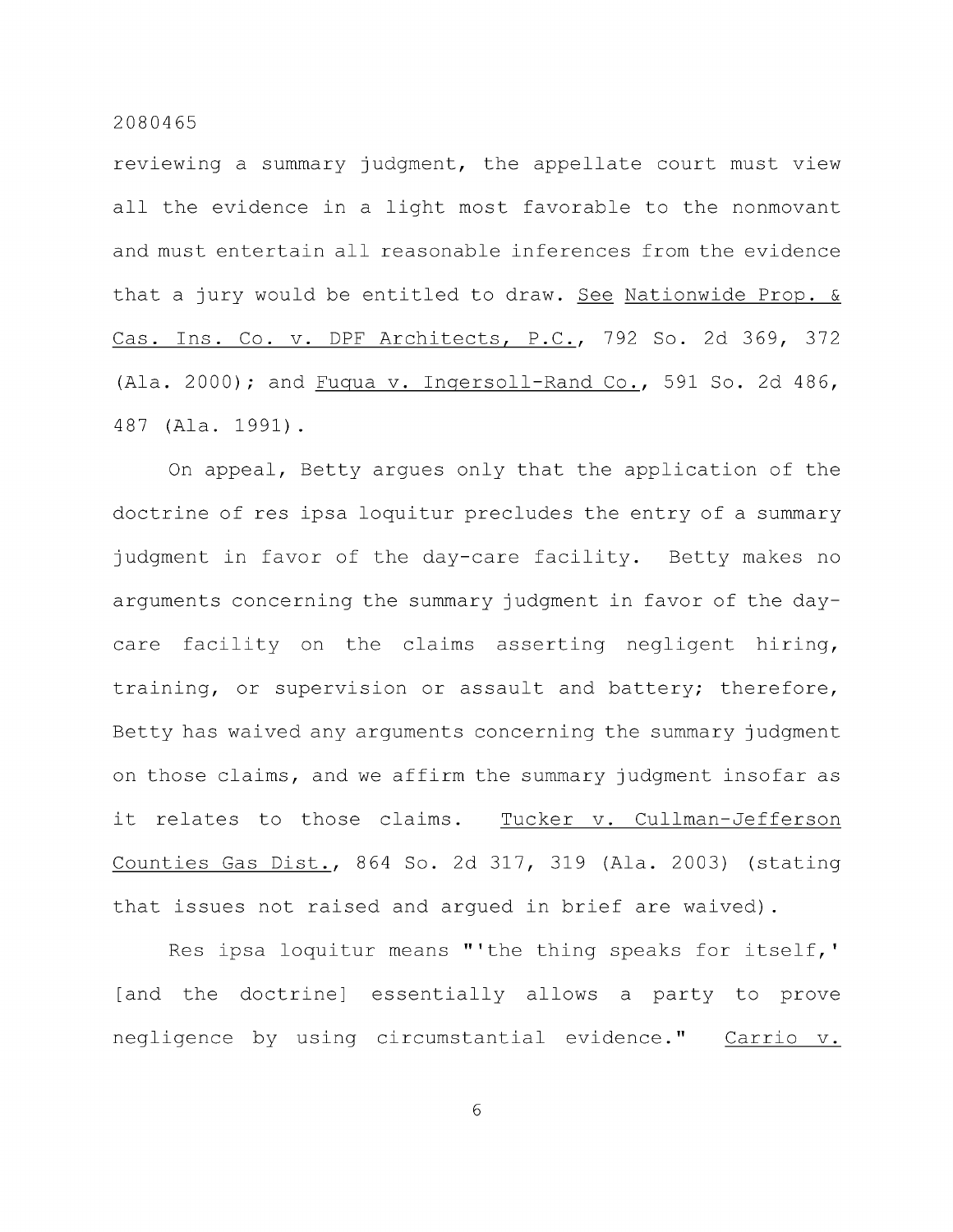Denson, 689 So. 2d 121, 123 (Ala. Civ. App. 1996) . However, "[t]he doctrine of res ipsa loquitur does not require that a defendant be held liable merely because no explanation exists for how and accident occurred. There must be some indication that the defendant was negligent and that the accident occurred as a result of that negligence." Carrio, 689 So. 2d at 123. "If one can reasonably conclude that the accident could have happened without any negligence on the part of the defendant [], then the res ipsa loquitur [doctrine] does not apply." Ex parte Crabtree Indus. Waste, Inc., 728 So. 2d 155, 158 (Ala. 1998) .

In order for the doctrine of res ipsa loquitur to apply, a plaintiff must prove three elements:

"'(1) [T]he defendant must have had full management and control of the instrumentality which caused the injury; (2) the circumstances must be such that according to common knowledge and experience of mankind the accident could not have happened if those having control of the management had not been negligent; [and] (3) the plaintiff's injury must have resulted from the accident.'"

Carrio, 689 So. 2d at 123 (quoting Khirieh v. State Farm Mut. Auto. Ins. Co., 594 So. 2d 1220, 1223 (Ala. 1992)). The daycare facility specifically challenges Betty's inability to establish the second element, arguing in its summary-judgment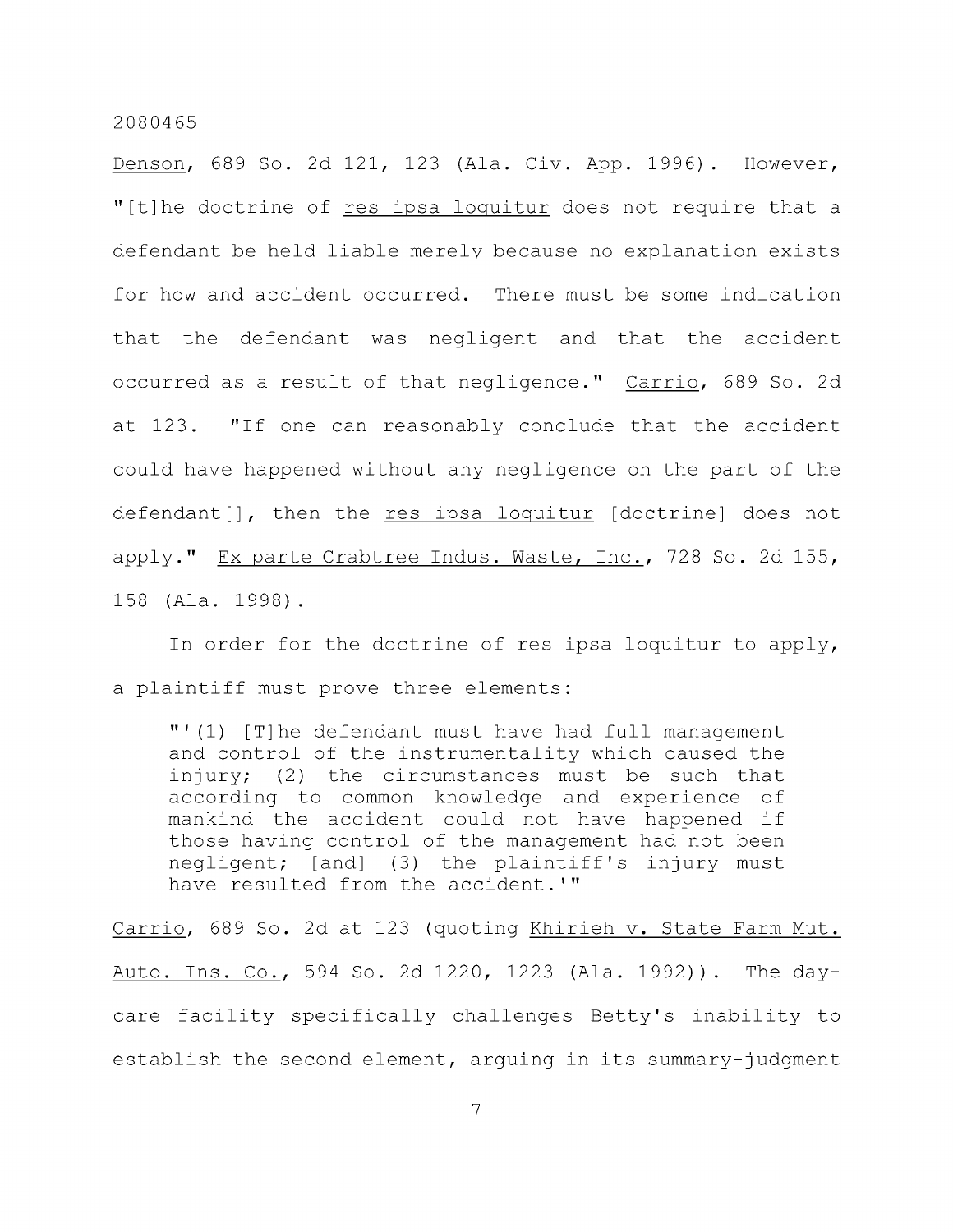motion, and in its brief on appeal, that Betty did not, and could not, produce substantial evidence indicating that the circumstances of Etinosa's accident and injury were "'such that according to the common knowledge and experience of mankind the accident could not have happened'" without negligence on the part of the day-care facility. Carrio, 689 So. 2d at 123.

Betty relies exclusively on the only case in Alabama applying the doctrine of res ipsa loquitur to a situation involving the injury of a child in a day-care center: Ward v. Forrester Day Care, Inc., 547 So. 2d 410 (Ala. 1989) . The child in Ward, Garrett Ward, was an 11-week-old infant who suffered a broken arm. Ward, 547 So. 2d at 410-11. His parents, on his behalf and individually, sued Forrester Day Care, Inc., alleging that its employees had negligently supervised Garrett in the nursery, resulting in his injury. Id. at 411. Our supreme court reversed the summary judgment in favor of the day-care center, in part, because the Wards presented evidence concerning several conditions at the daycare center that they contended could have caused Garrett's injury. Id. In deciding that the doctrine of res ipsa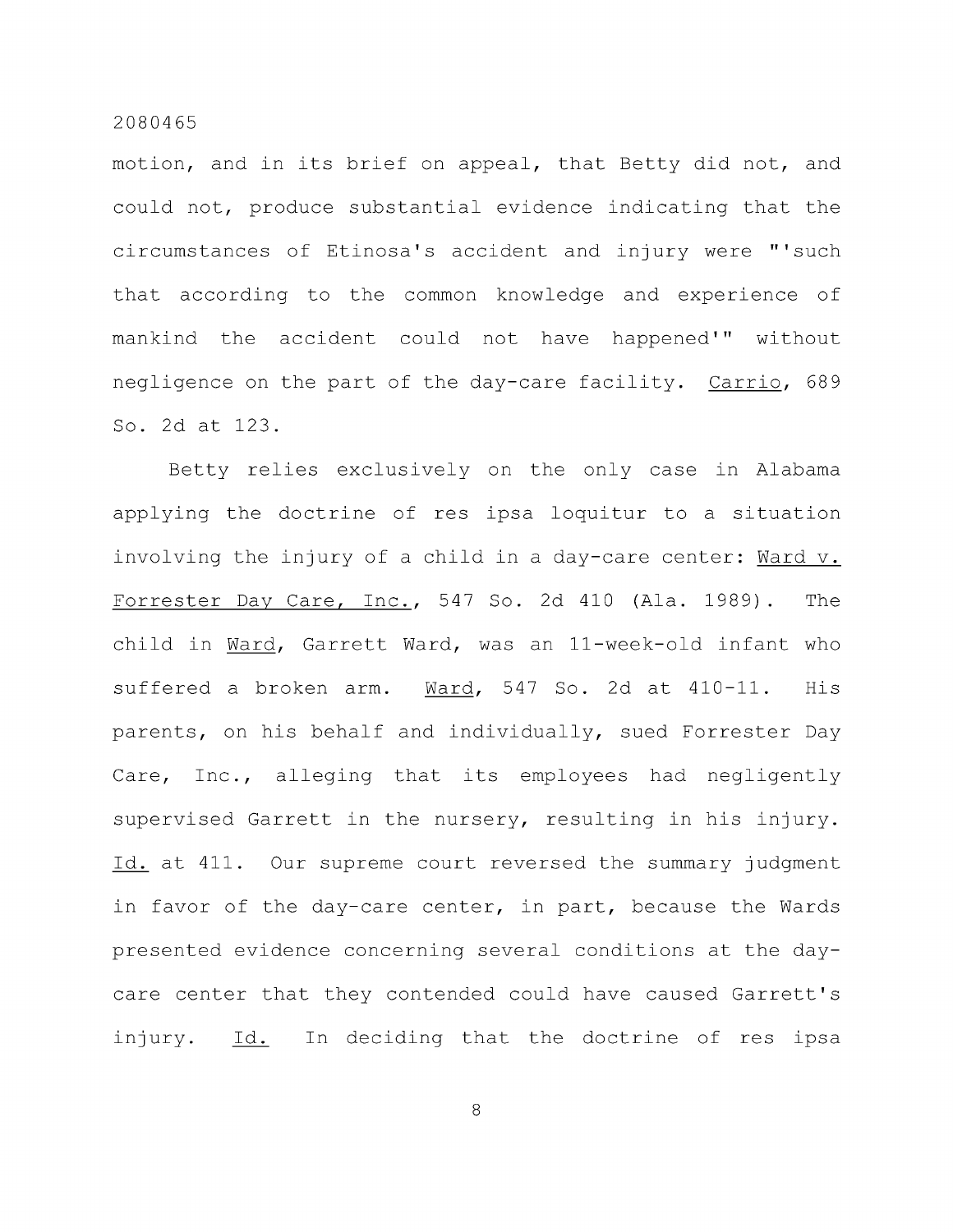loquitur should apply, our supreme court relied on Zimmer v. Celebrities, Inc., 44 Colo. App. 515, 615 P.2d 76 (1980), which applied the doctrine in a case involving a severe skull fracture received by a 25-month-old child while in the care of a nursery provided for patrons of a bowling alley. Ward, 547 So. 2d at 413.

The Zimmer court based its conclusion that the doctrine of res ipsa loquitur applied on a consideration of the elements of the doctrine as adopted in Colorado.<sup>2</sup> Zimmer, 44

"'1. "The event is the kind which ordinarily does not occur in the absence of negligence.

"'2. Other responsible causes, including the conduct of the plaintiff and third persons, are sufficiently eliminated by the evidence.

"'3. The indicated negligence is within the scope of the defendant's duty to the plaintiff." Restatement of Torts, 2d § 328D

and

"'4. "The plaintiffs are free from any contributory negligence or other responsibilities." W. Prosser, Law of Torts (2d Ed.) § 42, at 199.'"

Zimmer, 44 Colo. App. at 517, 615 P.2d at 78 (quoting Branco Eastern Co. v. Leffler, 173 Colo. 428, 435, 482 P.2d 364, 367

<sup>&</sup>lt;sup>2</sup>Those elements differ somewhat from the elements of res ipsa loquitur under Alabama law. In Colorado, the elements are as follows: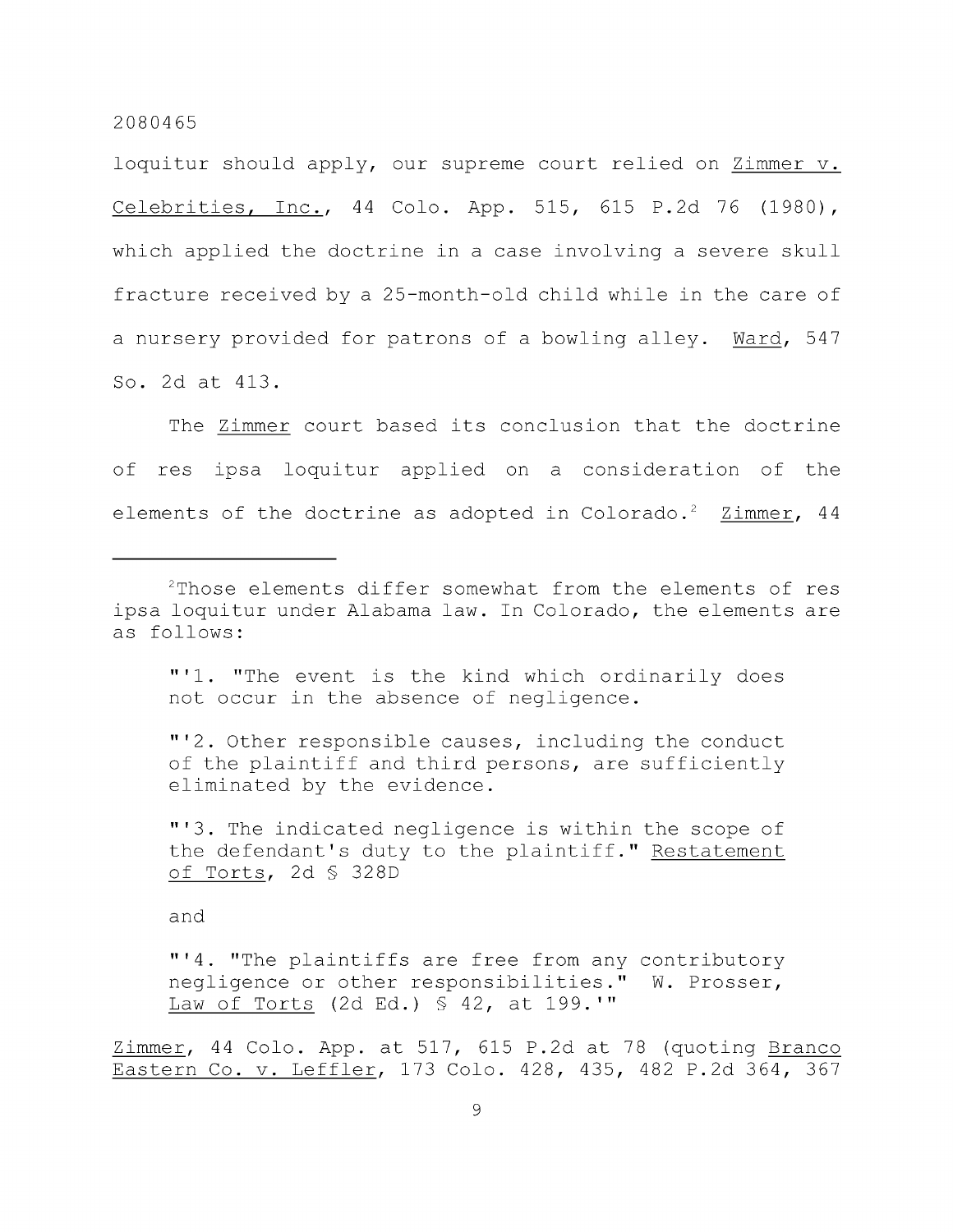Colo. App. at 517, 615 P.2d at 78. First, the court concluded that the plaintiffs had presented evidence indicating that "the injury would not have occurred but for the negligence of someone." Zimmer, 44 Colo. App. at 517, 615 P.2d at 79. The court noted that the evidence had indicated that the child had been inadequately supervised and that the child had been placed in a play area that contained exposed pipes, thus indicating that the injury might have resulted from those potential acts of negligence. Id. Because the nursery had clearly assumed the responsibility of caring for the child, the court concluded that the nursery had a duty of reasonable care when caring for the child. Zimmer, 44 Colo. App. at 518, 615 P.2d at 79. Based on the fact that the child had not been suffering from the injury when he was left in the nursery, the court concluded that the plaintiffs had proven that there was no evidence of other responsible causes, and the court also determined that the evidence demonstrated that the child himself was not responsible for his own injuries, precluding any responsibility or negligence on the part of the plaintiffs. Id. Thus, the Colorado Court of Appeals

 $(1971)$ .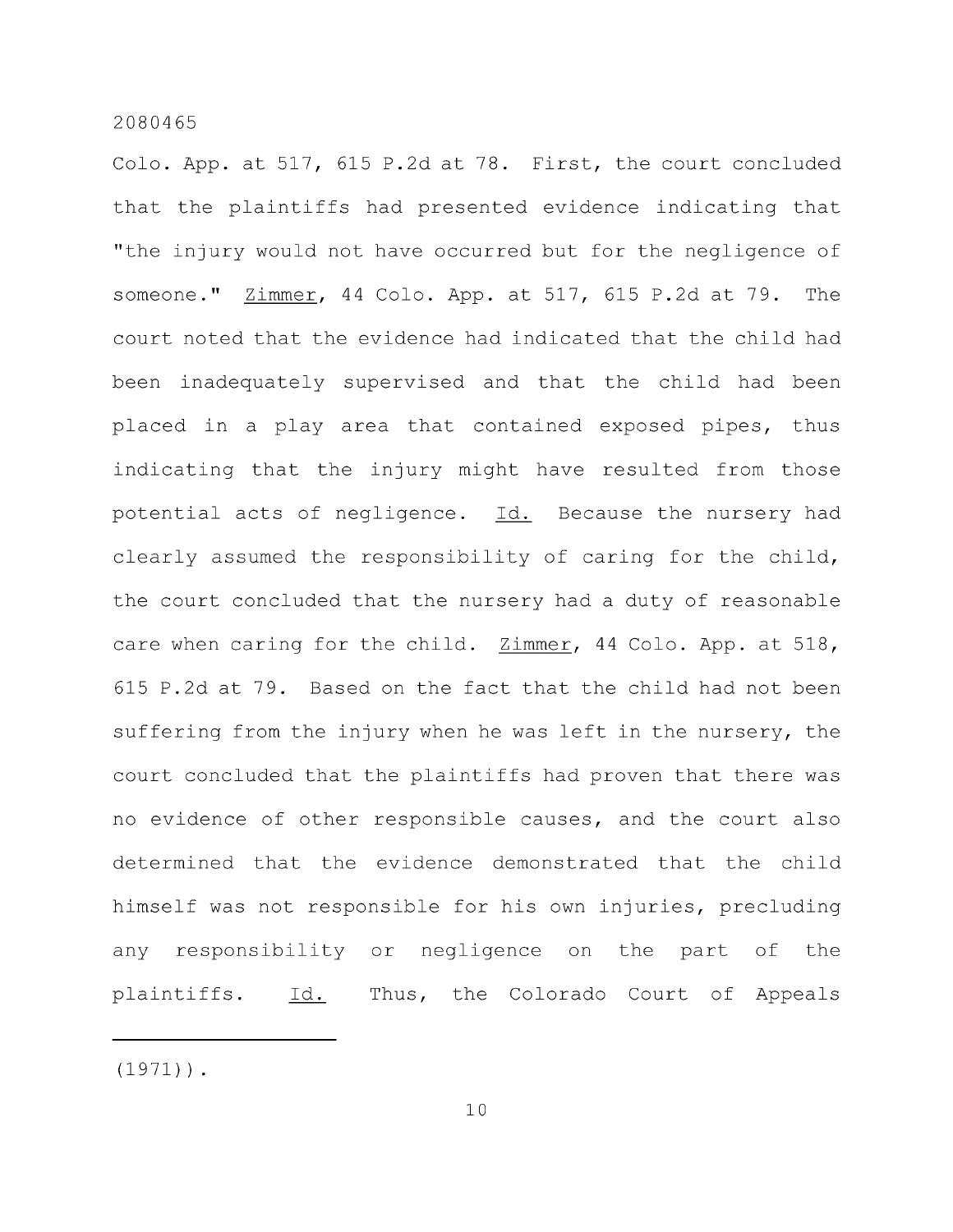concluded that the doctrine of res ipsa loquitur applied to the case and affirmed the judgment entered on the jury's verdict in favor of the plaintiffs. Id.

Although in Ward our supreme court discussed Zimmer at length, the opinion in Ward did not explain how the Wards had established the elements of res ipsa loquitur. We surmise that the fact that Garrett was only 11 weeks old contributed to the conclusion that the second element of res ipsa loquitur was satisfied because Garrett's injury was one "'that according to the common knowledge and experience of mankind ... could not have happened'" without negligence on the part of the day-care center. Carrio, 689 So. 2d at 123. Thus, based on Garrett's age, his injury, and the evidence presented by the Wards that certain conditions at the day-care center were likely to cause injury, the supreme court concluded that the doctrine of res ipsa loquitur applied as to the claims asserted against the day-care center.

Although we understand Betty's reliance on Ward, that case is distinguishable from the present case. The child in Ward was only 11 weeks old and was unable to participate in any activity that could have resulted in his broken arm.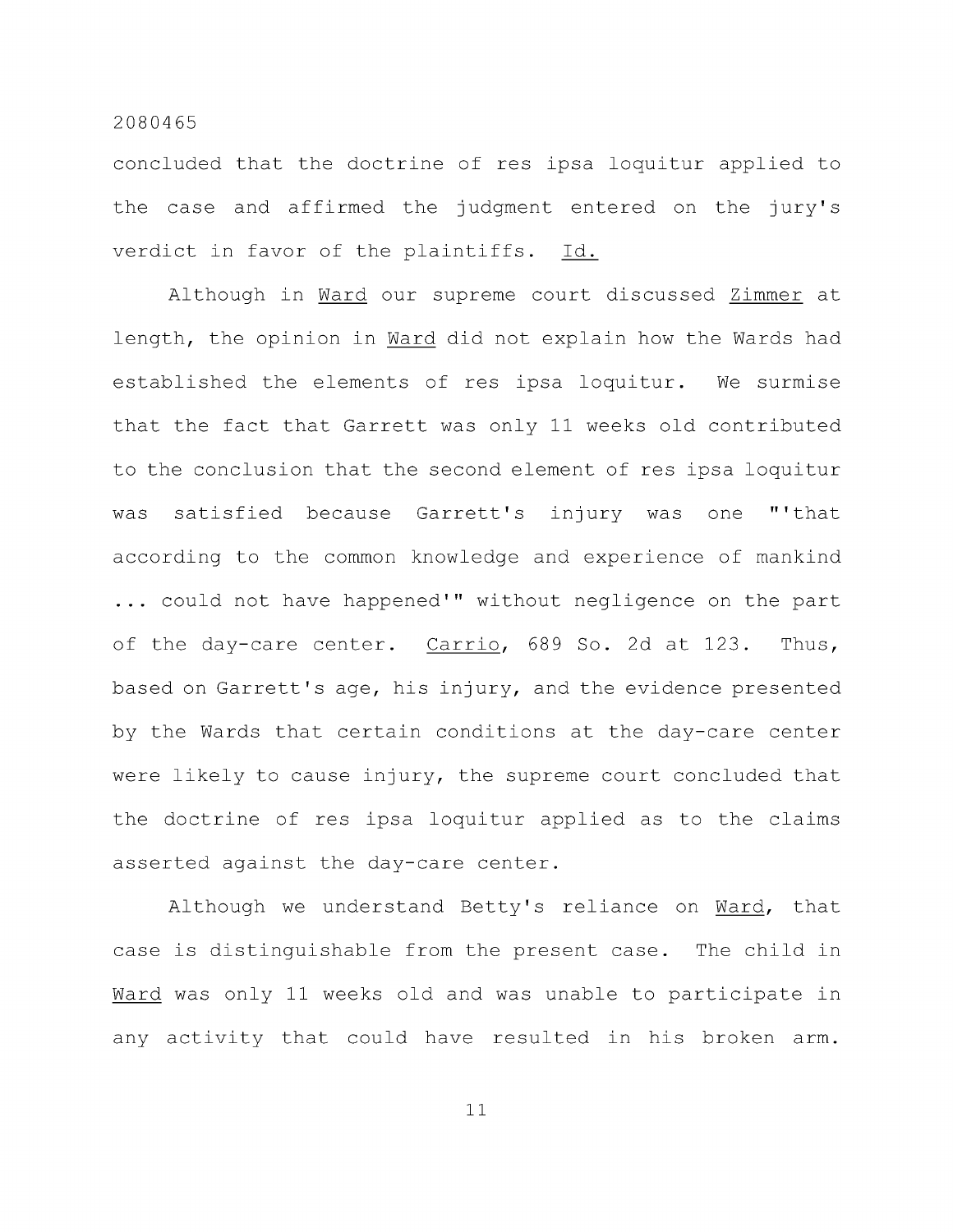However, unlike the infant in Ward, Etinosa was four years old at the time of his injury, and he was able to participate in activities that pose a risk of injury, like running and jumping.

The day-care facility argues that Etinosa's age, coupled with the "'common knowledge and experience of mankind'" that four year olds can fall and break a bone without negligence on the part of another, prevent the application of the doctrine of res ipsa loquitur in this case. As support for its argument, the day-care facility relies on Ward v. Mount Calvary Lutheran Church, 178 Ariz. 350, 873 P.2d 688 (Ct. App. 1994), in which the Arizona Court of Appeals affirmed a summary judgment in favor of the church on the ground that the doctrine of res ipsa loquitur did not apply to a situation involving the broken leg of a four-year-old boy, Timothy, who fell while running on the playground of the church's day-care center. The Arizona Court of Appeals concluded that the plaintiffs had failed to prove that "[t]he accident [was] of a kind which ordinarily does not occur in absence of someone's negligence." Mount Calvary Lutheran Church, 178 Ariz, at 355, 873 P.2d at 693.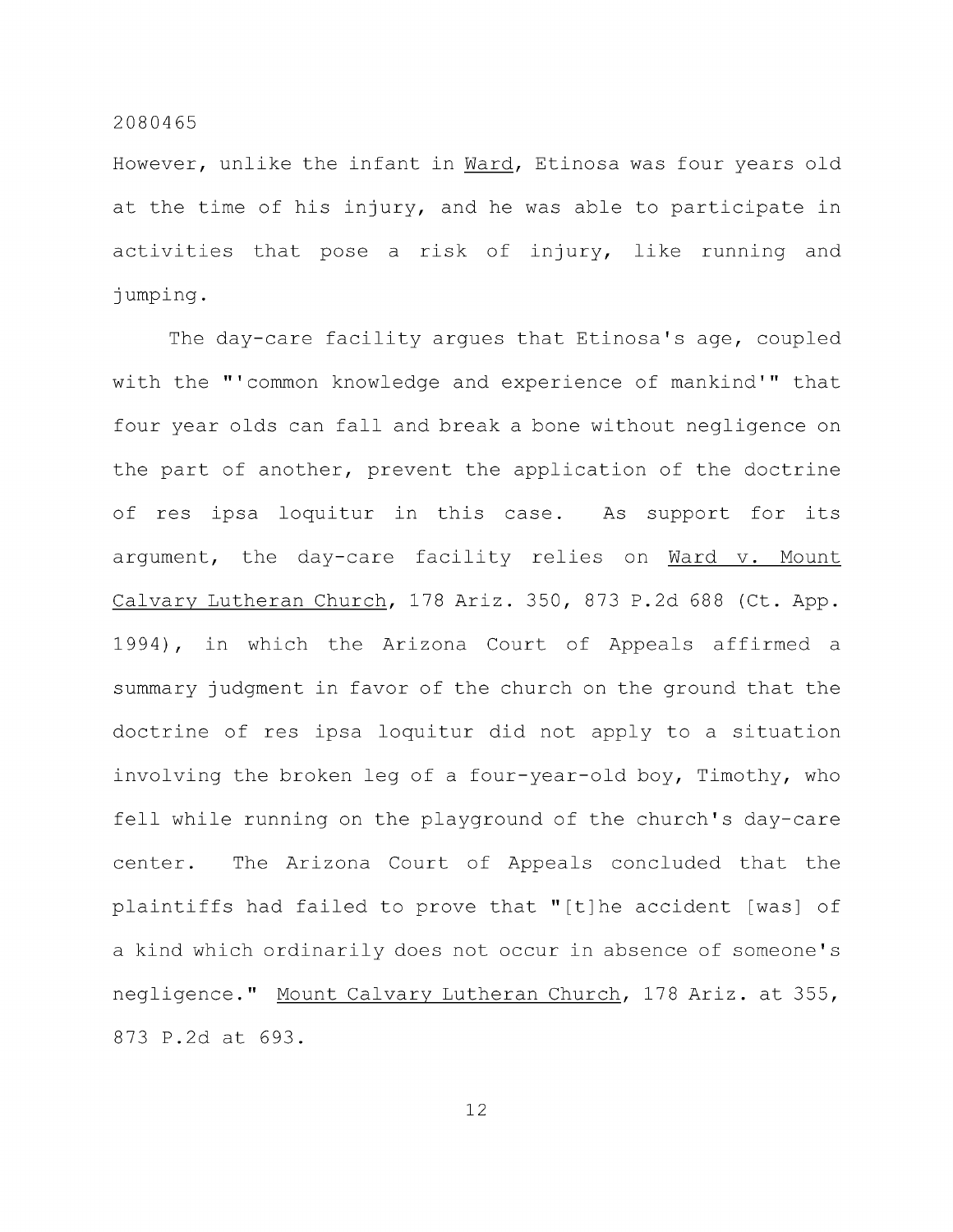In reaching its conclusion, the Arizona Court of Appeals explained:

"In this case, plaintiffs made the bare allegation that it is more probable than not that, absent the day care center's negligence, Timothy would not have broken his leg. This allegation is implicitly based on one of three premises: (1) that 4-year olds do not fall unless someone is negligent; or (2) that Timothy's broken leg could not possibly have occurred from a fall in the grass; or (3) that if the day care center had properly supervised Timothy, he would not have fallen. However, no evidence was presented to support any of these premises.

"Regarding the first premise, we believe it is within the common knowledge of the community that 4-year olds can fall while running without anyone being negligent. Regarding the second premise, no expert testimony by affidavit or otherwise was offered to establish that Timothy's injury could not have been caused by his fall in the grass while running, as stated by the caregiver. As to the third premise, discussed below, no evidence was presented to establish what level of supervision would have prevented the fall. Rather, plaintiffs relied solely on the existence and the severity of the injury to establish a probability of negligence.

"The trial court found that this lack of evidence precluded an inference of negligence that would have withstood a motion for summary judgment, and we agree. We cannot recognize, from the common knowledge of the community, and without expert testimony, that it is more likely than not that a normal 4-year old boy is incapable of falling while running to a playground and breaking his femur without the existence of someone else's negligence. Rather, we note that other authorities have also recognized that children of Timothy's age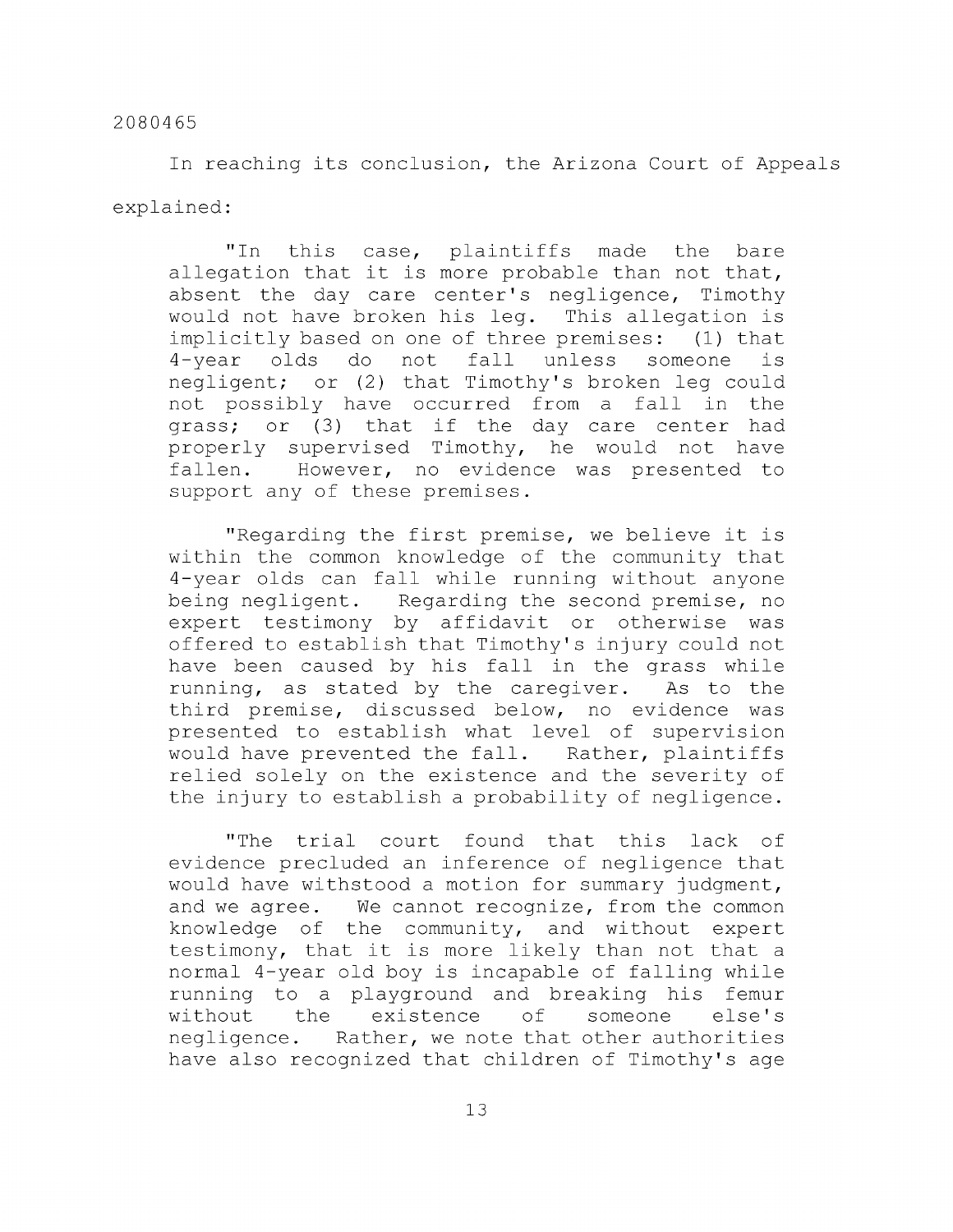are capable of being injured without anyone's negligence:

"'[T]he mere fact that an accident happened and an injury resulted does not, without more, warrant application of the doctrine ... [T]he fact that a particular injury is rare and does not "normally" occur is not in itself proof that it was probably caused by the negligence of those in charge.... Here it is undisputed that plaintiff was a healthy active child almost four years old--i.e., of an age and competency amply sufficient to enable her to walk, run, collide with other children or solid objects, climb, fall down, swing, jump, and generally conduct herself independently of the assistance and support of others, spending an entire nine-hour day at nursery school.... Admittedly the blow here sustained by plaintiff had serious consequences; but this type of physical contact--i.e., a bump on the forehead--is among those commonly suffered by children of plaintiff's age in many forms of active play, regardless of the supervision provided by parent or teacher....'

"Fowler [v. Seaton, 61 Cal. 2d 681, [695,] 39 Cal. Rptr. [881,] 889, 394 P.2d [697,] 705-06 [(1964)] (Schauer, J., dissenting)."

Mount Calvary Lutheran Church, 178 Ariz, at 356-57, 873 P.2d

at 694-95 (footnote omitted).

As the Arizona Court of Appeals further observed,

"[t]he doctrine [of res ipsa loquitur] recognizes that some accidents can occur as a matter of common knowledge without anyone's negligence. ... To attribute a circumstantial inference of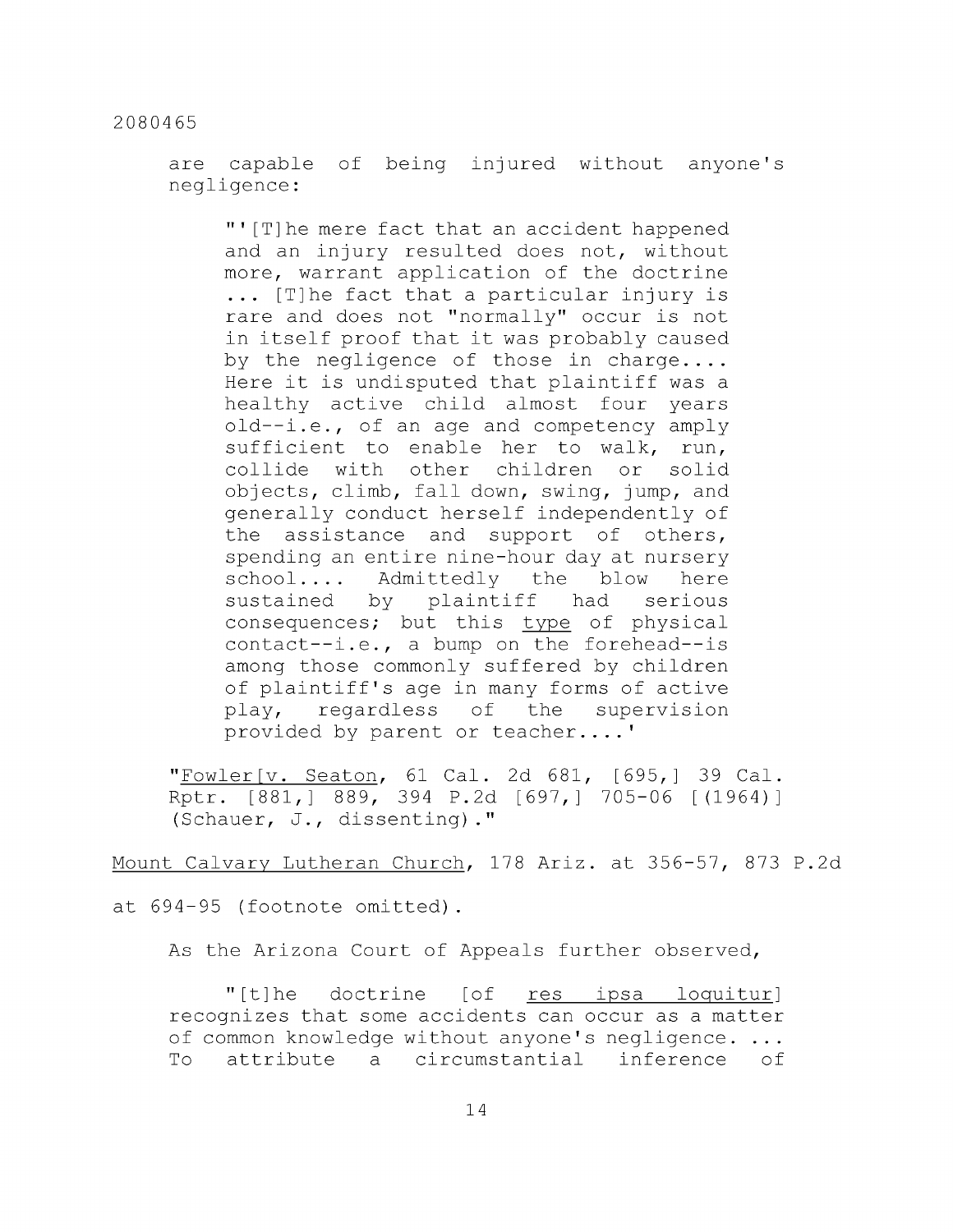negligence to such events impermissibly would create a doctrine of strict liability against a defendant. For that reason, the fact that an accident occurred is not enough to permit an inference of negligence. ... Nor does the mere fact that the occurrence or injury is rare lead to the application of res ipsa loquitur."

Mount Calvary Lutheran Church, 178 Ariz, at 355, 873 P.2d at 693.

Based on the evidence presented by both parties in support of and in opposition to the day-care facility's summary-judgment motion, we cannot agree with Betty that she has established the second element of res ipsa loquitur --"'that according to the common knowledge and experience of mankind the accident could not have happened'" without negligence on the part of the day-care facility. Carrio, 689 So. 2d at 123. The evidence indicates that Etinosa became tangled in the sheets of his nap cot, tripped, and fell on the floor as he attempted to get up from his nap. Those facts do not demonstrate an unusual mode of injury and do not indicate that the day-care facility was negligent and caused Etinosa's injury as a result of that negligence. Because "one [could] reasonably conclude that the accident could have happened without any negligence on the part of the [day-care facility],